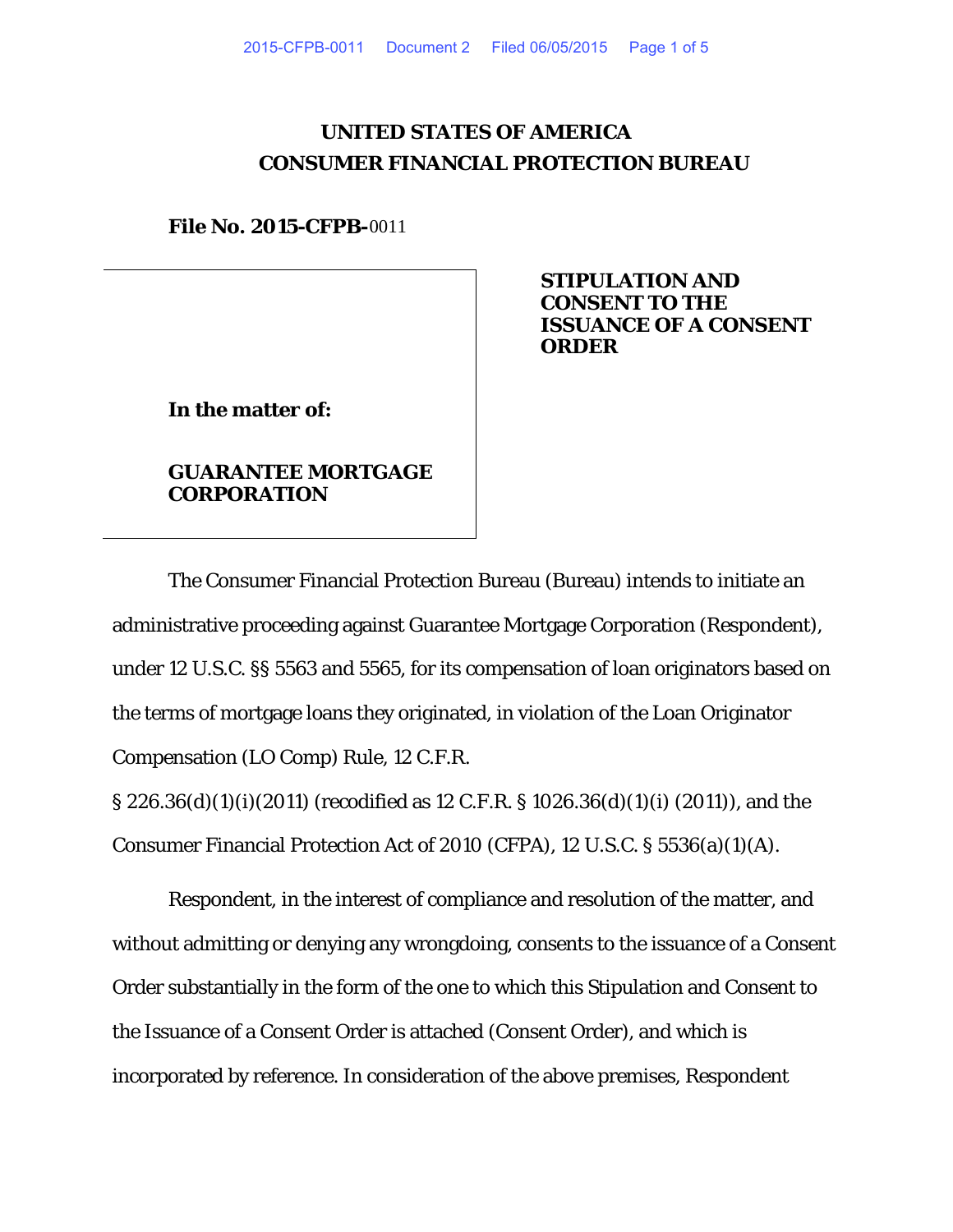agrees to the following:

### **Jurisdiction**

1. The Bureau has jurisdiction over this matter under sections 1053 and 1055 of the Consumer Financial Protection Act (CFPA), 12 U.S.C. §§ 5563, 5565.

#### **Consent**

- 2. Respondent agrees to the issuance of the Consent Order, without admitting or denying any of the findings of fact or conclusions of law, except that Respondent admits the facts necessary to establish the Bureau's jurisdiction over Respondent and the subject matter of this action.
- 3. Respondent agrees that the Consent Order will be deemed an "order issued with the consent of the person concerned" under 12 U.S.C. § 5563(b)(4), and agrees that the Order will become a final order, effective upon issuance, and will be fully enforceable by the Bureau under 12 U.S.C. §§ 5563(d)(1) and 5565.
- 4. Respondent voluntarily enters into this Stipulation and Consent to the Issuance of a Consent Order.
- 5. The Consent Order resolves only Respondent's potential liability for law violations that the Bureau asserted or might have asserted based on the practices described in Section IV of the Consent Order, to the extent such practices occurred before the Effective Date and the Bureau knows about them as of the Effective Date. Respondent acknowledges that no promise or representation has been made by the Bureau or any employee, agent, or representative of the Bureau, about any liability outside of this action that may have arisen or may arise from the facts underlying this action or immunity from any such liability.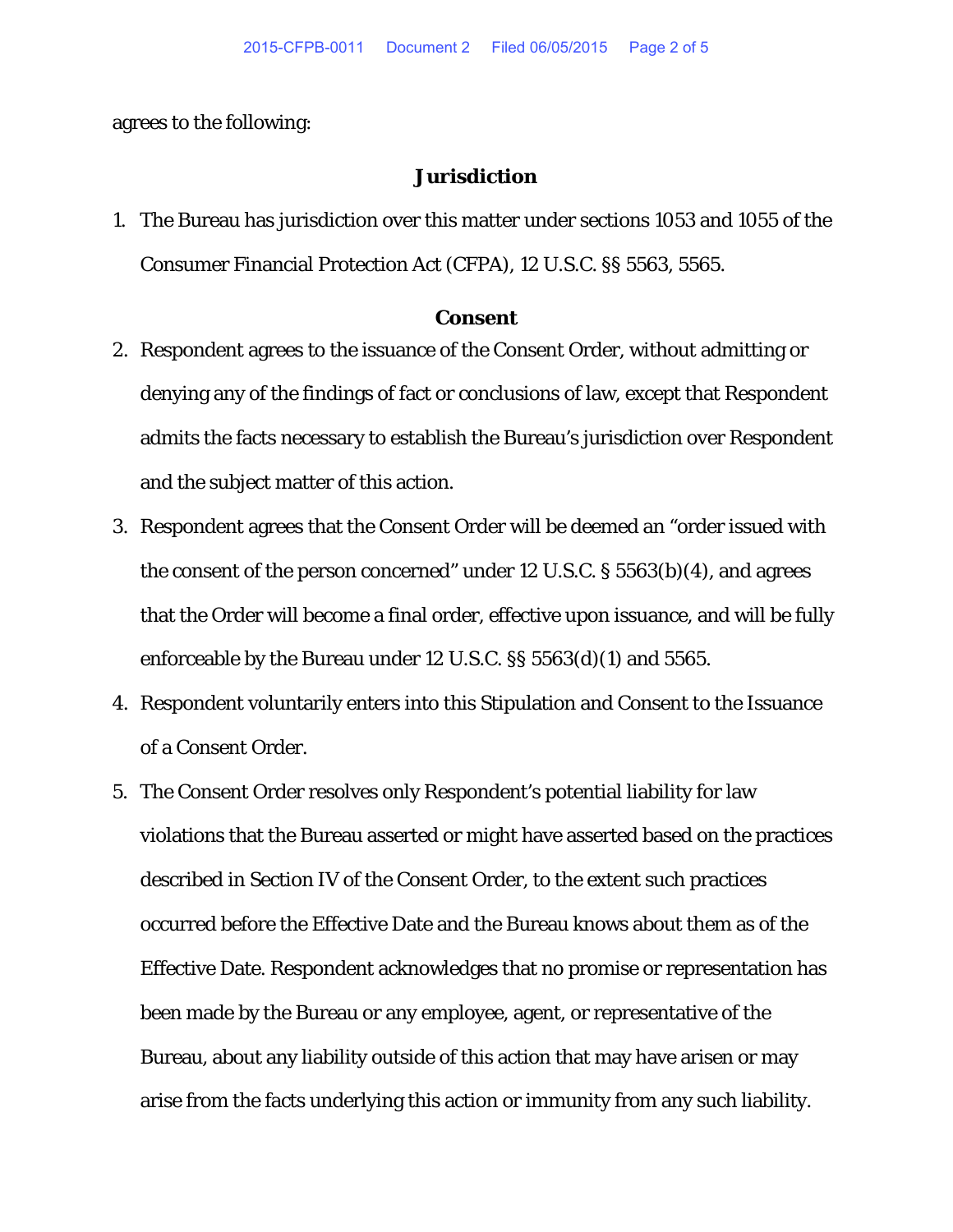- 6. Respondent agrees that the facts described in Section IV of the Consent Order will be taken as true and be given collateral estoppel effect, without further proof, in any proceeding before the Bureau based on the entry of the Consent Order, or in any subsequent civil litigation by the Bureau to enforce the Consent Order or its rights to any payment or monetary judgment under the Consent Order.
- 7. The terms and provisions of this Stipulation and the Consent Order will be binding upon, and inure to the benefit of, the parties hereto and their successors in interest.
- 8. Respondent agrees that the Bureau may present the Consent Order to the Bureau Director for signature and entry without further notice.

#### **Waivers**

- 9. Respondent, by consenting to this Stipulation, waives:
	- a. Any right to service of the Consent Order, and agrees that issuance of the Consent Order will constitute notice to the Respondent of its terms and conditions;
	- b. Any objection to the jurisdiction of the Bureau, including, without limitation, under section 1053 of the CFPA, 12 U.S.C. § 5563;
	- c. The rights to all hearings under the statutory provisions under which the proceeding is to be or has been instituted; the filing of proposed findings of fact and conclusions of law; proceedings before, and a recommended decision by, a hearing officer; all post-hearing procedures; and any other procedural right available under section 1053 of the CFPA, 12 U.S.C. § 5563, or 12 CFR Part 1081;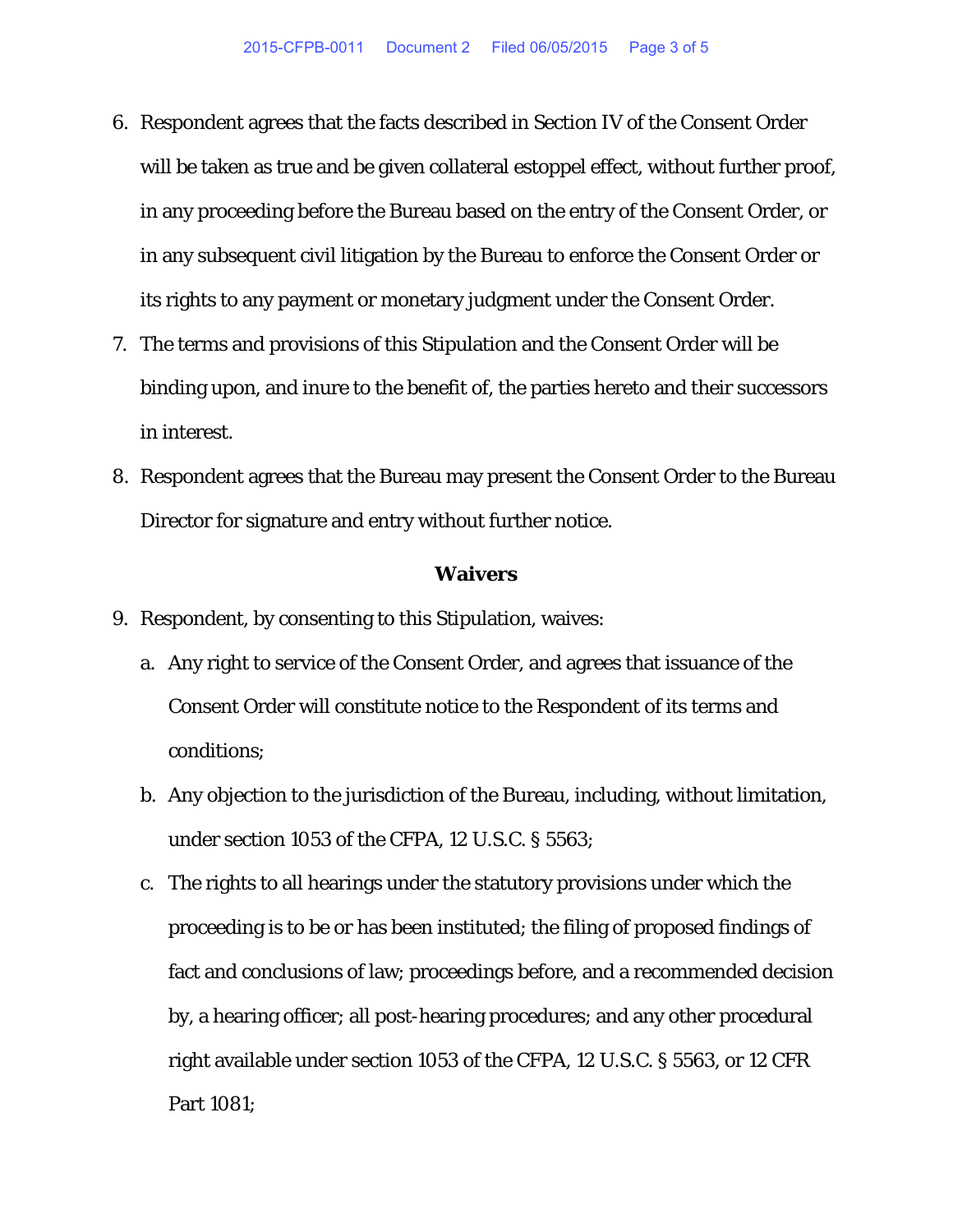- d. The right to seek any administrative or judicial review of the Consent Order;
- e. Any claim for fees, costs or expenses against the Bureau, or any of its agents or employees, and any other governmental entity, related in any way to this enforcement matter or the Consent Order, whether arising under common law or under the terms of any statute, including, but not limited to the Equal Access to Justice Act and the Small Business Regulatory Enforcement Fairness Act of 1996; for these purposes, Respondent agrees that Respondent is not the prevailing party in this action because the parties have reached a good faith settlement;
- f. Any other right to challenge or contest the validity of the Consent Order;
- g. Such provisions of the Bureau's rules or other requirements of law as may be construed to prevent any Bureau employee from participating in the preparation of, or advising the Director as to, any order, opinion, finding of fact, or conclusion of law to be entered in connection with this Stipulation or the Consent Order; and
- h. Any right to claim bias or prejudgment by the Director based on the consideration of or discussions concerning settlement of all or any part of the proceeding.

GUARANTEE MORTGAGE CORPORATION BY:

 $5 - 19 - 15$ 

**Date** 

CEO, President **Guarantee Mortgage Corporation** 

4